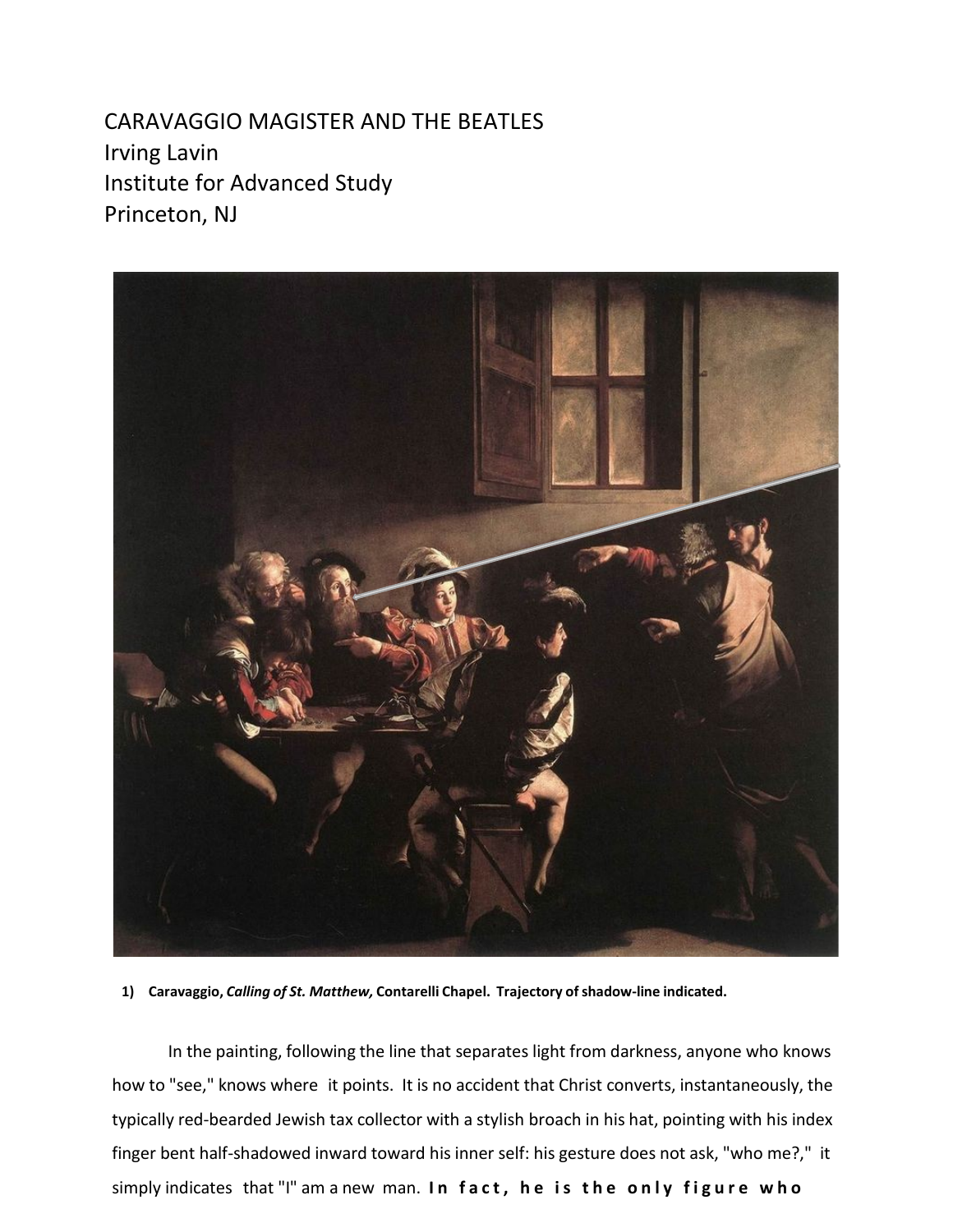**faces the viewer directly with both legs exposed to begin his response to the call.** Christ here, appropriately, inevitably, uses the same gesture God the Father had used to create Adam in the Sistine ceiling, as does Peter his follower and successor. In the Contarelli chapel the line separates light from darkness (even the windows are dark), as did God in Genesis, and illuminates Matthew at his mouth, whence he will write, in his native Hebrew tongue, the first gospel, which relates the genealogy of Salvation from Abraham to Jesus. Christ's gesture is thus in both cases a gesture of creation, the creation of a New Man, whose language in this case serves to retrieve relapsed Jews who have wandered from the true faith, and thus fulfill at last, necessarily, the promise of the Old Law in the salvation of the New.



**1969, Celestial Arts, Howard St., San Francisco "Renaissance Minstrels," Artist: Fabio Traverso**